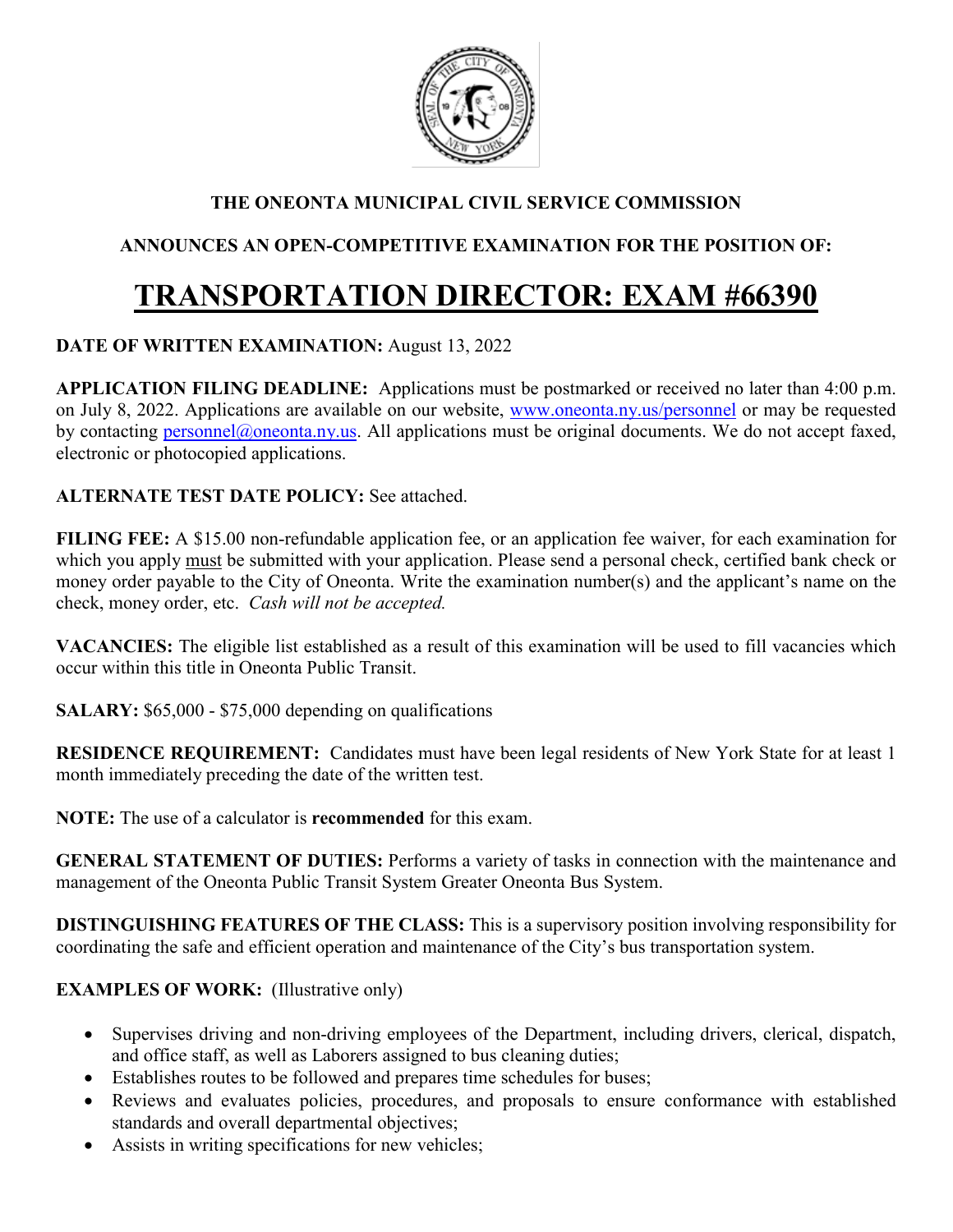- Gives road tests to and trains new Bus Drivers;
- Serves as an advisory to the City for potentially suspending operations due to inclement weather or impassable roads;
- Assists in preparing transportation budget estimates and recommendations;
- Prepares required State and federal reports and responds to requests for information from governing agencies;
- Assists with handling complaints from the public dealing with the bus system;
- Prepares a variety of records and reports relating to the City's bus system;
- Reviews financial records and reports prepared by subordinate employees relating to fares received;
- Meets with City staff as required to discuss issues pertaining to the bus system;
- May cover driving routes as needed due to the absence of Bus Drivers;
- Assists in the development and maintenance of a marketing program;
- Maintains personnel files on all transit personnel as required by Motor Vehicle Article 19A rules;
- Establishes and maintains an accident investigation program for buses;
- Assists in the negotiations for bus services;
- Evaluates bus system statistics, ridership, miles, hours, and income.

**REQUIRED KNOWLEDGE, SKILLS, AND ABILITIES:** Comprehensive knowledge of modern transit bus systems, including but not limited to State and federal funding regulations; good knowledge of the principles and practices of supervision; ability to read, comprehend, apply and implement large volumes of State and federal regulations and mandates; ability to analyze and resolve complex problems; effective communication skills as well as people skills; ability to meet the public; initiative and resourcefulness; sound judgment.

**MINIMUM QUALIFICATIONS:** As of the last date of filing, candidates must possess either:

- a) Graduation from a regionally accredited or New York State registered college or university with a degree in Business Administration, Economics, Planning or a related field and two (2) years of progressively responsible experience at a supervisory level in the transit field; or
- b) Associates degree from a regionally accredited or New York State registered college or university in Business Administration, Economics, Planning or a related field and four (4) years of progressively responsible experience with at least two (2) years at a supervisory level in the transit field or
- c) Graduation from high school or possession of a high school equivalency diploma and six (6) years of progressively responsible experience with at least two (2) years at a supervisory level in the transit field.

#### **SPECIAL REQUIREMENTS:**

- a) A valid NYS CDL with a P endorsement is required at the time of application, and such license with endorsement must be maintained for the duration of employment.
- b) Candidate will be required to take a physical examination, and drug and alcohol screening in accordance with Federal regulations.
- c) Possession of 19-A certification is preferred. Candidates who do not possess a 19-A certification upon appointment will be required to obtain certification within one year of appointment.

**SUBJECTS OF EXAMINATION:** The written test is designed to test for knowledge, skills, and/or abilities in the following areas: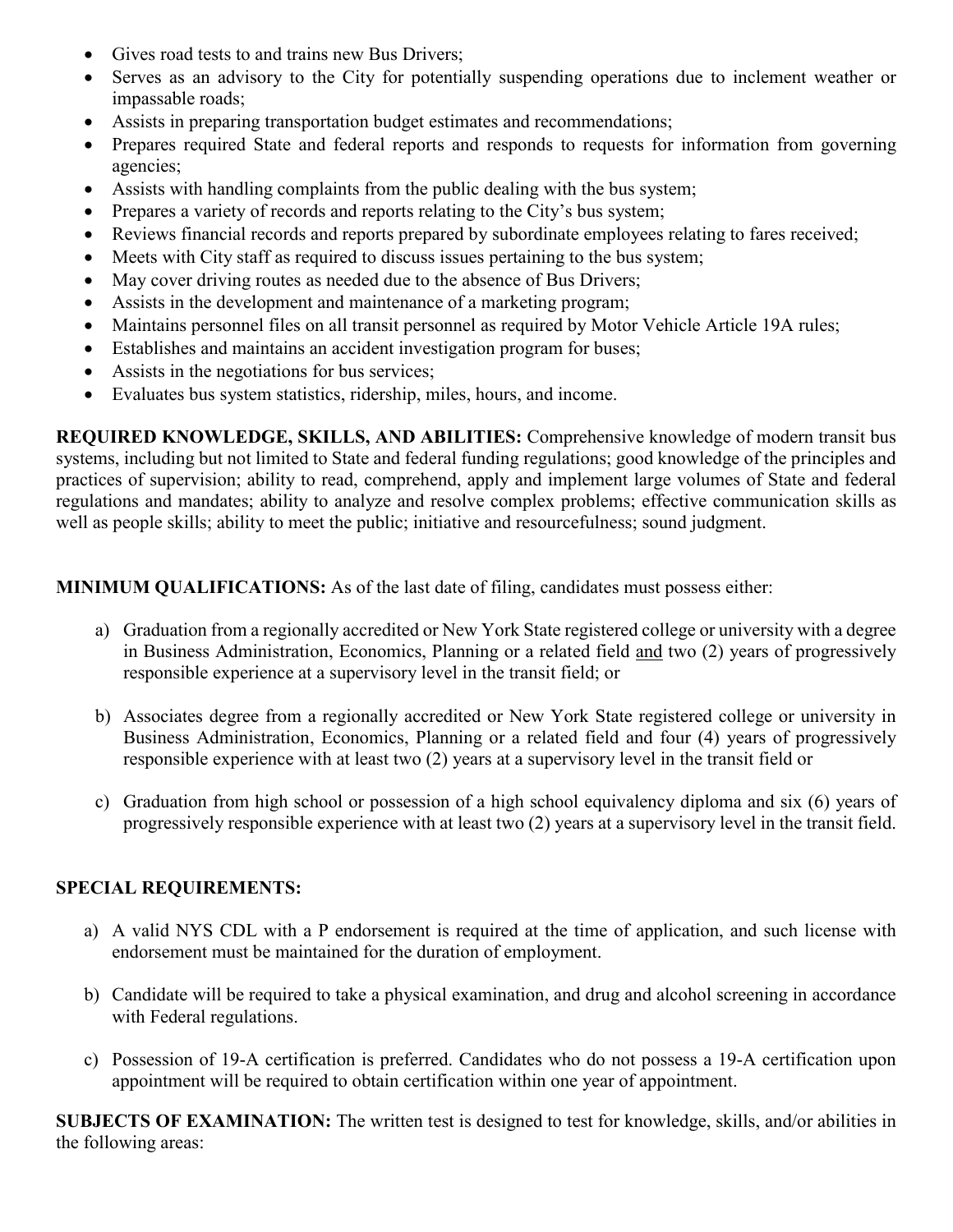**1. Ensuring effective inter/intra agency communications.** These questions test for understanding of techniques for interacting effectively with individuals and agencies, to educate and inform them about topics of concern, to clarify agency programs or policies, to negotiate conflicts or resolve complaints, and to represent one's agency or program in a manner in keeping with good public relations practices. Questions may also cover interacting with the staff of one's own agency and/or that of other agencies in cooperative efforts of public outreach or service.

**2. Preparing written material.** These questions test for the ability to present information clearly and accurately, and to organize paragraphs logically and comprehensibly. For some questions, you will be given information in two or three sentences followed by four restatements of the information. You must then choose the best version. For other questions, you will be given paragraphs with their sentences out of order. You must then choose, from four suggestions, the best order for the sentences.

**3. Understanding and interpreting tabular material.** These questions test your ability to understand, analyze, and use the internal logic of data presented in tabular form. You may be asked to perform tasks such as completing tables, drawing conclusions from them, analyzing data trends or interrelationships, and revising or combining data sets. The concepts of rate, ratio, and proportion are tested. Mathematical operations are simple, and computational speed is not a major factor in the test. **You should bring with you a hand-held battery- or solarpowered calculator for use on this test.** You will **not** be permitted to use the **calculator** function of your **cell phone**.

**4. Principles and practices of transit (buses and paratransit) planning, operations and scheduling.** These questions test for knowledge of the concepts, operating procedures and terminology involved in planning and managing passenger transportation systems utilizing various types of transit vehicles, and for the ability to evaluate transit use and needs information, plan and manage vehicle fleets, and organize and schedule transit vehicle routes.

**5. Program planning, management and scheduling.** These questions test for knowledge of the principles, practices, terminology and computations used in the development, scheduling and oversight of transportationrelated programs, projects and contractual agreements.

**6. Supervision.** These questions test for knowledge of the principles and practices employed in planning, organizing, and controlling the activities of a work unit toward predetermined objectives. The concepts covered, usually in a situational question format, include such topics as assigning and reviewing work; evaluating performance; maintaining work standards; motivating and developing subordinates; implementing procedural change; increasing efficiency; and dealing with problems of absenteeism, morale, and discipline.

**TEST GUIDE:** The New York State Department of Civil Service has not prepared a test guide for this examination. However, candidates may find information in the publication 'General Guide to Written Tests' helpful in preparing for this test. This publication is available online at: https://www.cs.ny.gov/testing/testguides.cfm.

**RELIGIOUS AND MILITARY MEMBERS ACCOMMODATION:** Applicants whose religious beliefs or military service prevent their taking examinations on the scheduled date and candidates who are called to military service after filing an application should send requests for an alternate test date to the City of Oneonta Civil Service/Personnel Office as soon as possible before the test date. If you apply for an examination during the filing period, but are on active military duty on the date the examination is scheduled, you may request a military makeup examination. Please contact the Personnel Department for more information. If you are on active duty or discharged after the filing period has begun, you may apply for the examination up to ten (10) days before the test date.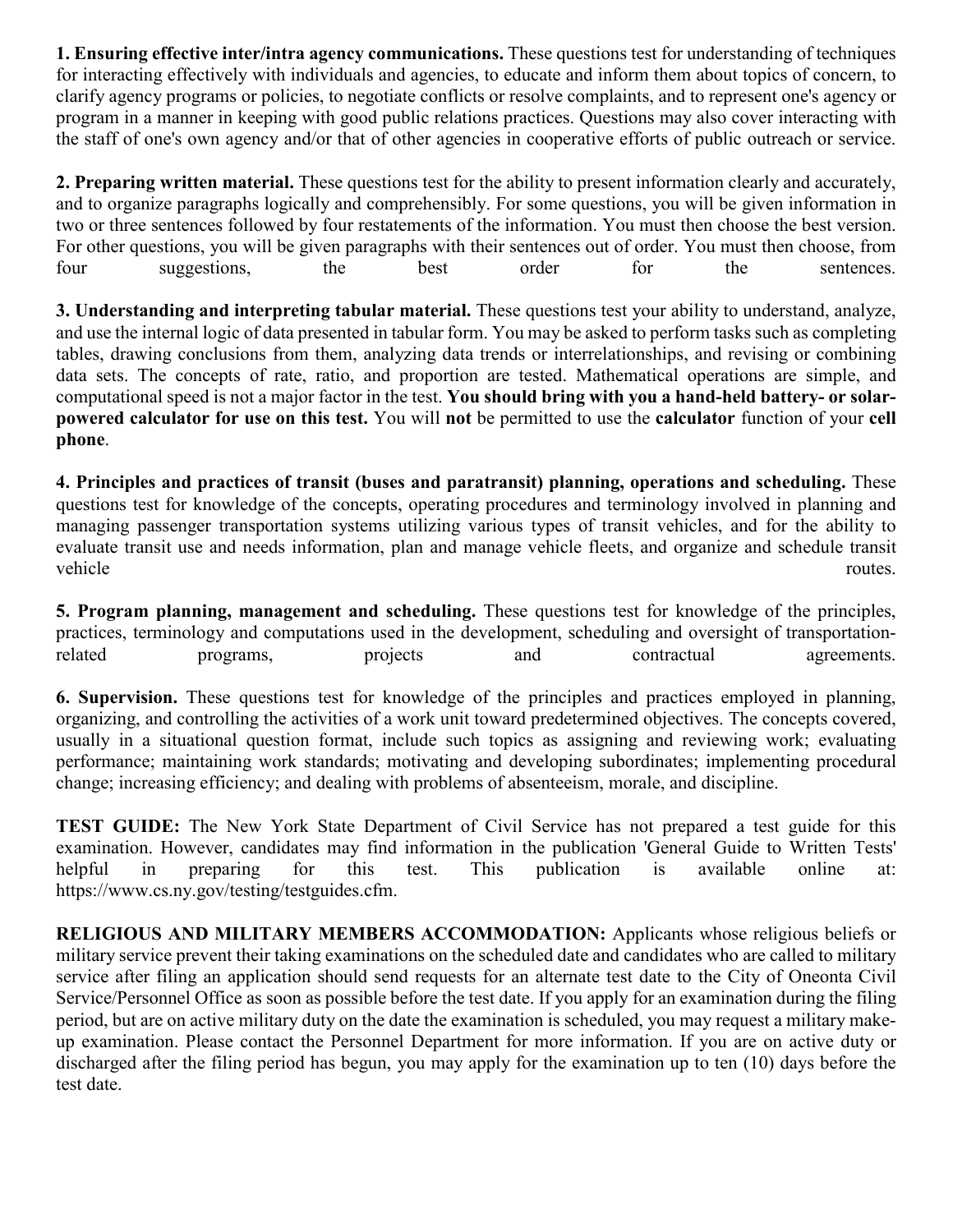**PERSONS WITH DISABILITIES:** Candidates with disabilities who require special accommodations to take the test should indicate the need for special arrangements with their application. Please contact the Personnel Department for more information.

**SECTION 23.2 STATEMENT:** This examination will be prepared and rated in accordance with section 23-2 of the Civil Service Law. The provisions of the New York State Civil Service Laws, Rules and Regulations dealing with the preparation and rating of examinations will apply to this examination.

**VETERAN'S CREDIT:** Veterans or disabled veterans who are eligible for additional credit must submit an application for veteran's credit with their application for examination or at any time between the dates of their application for examination and the date of the establishment of the resulting eligible list. Applications for veteran's credit are available from this office. Veteran's credits can only be added to a passing score on the examination. Effective January 1, 1998, the State Constitution was amended to permit a candidate currently in the armed forces to apply for and be conditionally granted veteran's credit in examinations. Any candidate who applies for such credit must provide proof of military status to receive the conditional credit. No credit may be granted after the establishment of the list. It is the responsibility of the candidate to provide appropriate documentary proof indicating that the service was in time of war, as defined in Section 85 of Civil Service Law, and that the candidate received an honorable discharge or was released under honorable conditions in order to be certified at a score including veteran's credits. **Applications for Veterans' Credits are available at www.oneonta.ny.us/personnel.** 

**CROSS-FILING FOR CANDIDATES APPLYING TO TAKE MULTIPLE EXAMINATIONS SCHEDULED FOR THE SAME DAY:** If you have applied to take a written test announced by either one or several local jurisdictions (county, town, city) scheduled to be held on the same test date as this written test, you must notify each of the local jurisdictions no later than three (3) weeks before the test date, so they can make arrangements for taking all tests at one site. All examinations for positions in State government will be held at a State examination center. You can find the cross-filing form on our website and may either submit with your application or up to *three weeks* before the date of the examination.

**APPLICATION FEE:** An application fee is required for each separately numbered examination for which you apply. The required fee must accompany your application. Send personal check, certified bank check, money order payable to the City of Oneonta. Write the examination number(s) and the applicant's name on the check, money order, etc. Cash will be NOT be accepted. Applicants who do not submit the required fee or whose personal checks are returned for insufficient funds will be considered disqualified from taking the exam. If your application is disapproved, the fee will not be refunded. You should carefully review the announced minimum qualifications and any residence requirements and apply only for those examinations for which you clearly qualify.

**APPLICATION FEE WAIVER:** A waiver of the application fee will be allowed if you are unemployed and primarily responsible for the support of a household. In addition, a waiver of the application fee will be allowed if you are determined eligible for Medicaid, or receiving Supplemental Security Income payments, or Public Assistance (Temporary Assistance for Needy Families/Family assistance or Safety Net Assistance) or are certified Job Training Partnership Act/Workforce Investment Act eligible through a State or local social service agency. All claims for application fee waiver are subject to verification. If you can verify eligibility for application fee waiver, complete a "Request for Application Fee Waiver and Certification" form and submit it with your application by the close of business on the application deadline as listed on the examination announcement. This form can be obtained at www.oneonta.ny.us/personnel.

**ADMISSION NOTICES**: Candidates will receive admission letters indicating the date, time and location their exam is scheduled. If you have not received a notice to appear for the examination three (3) days before the test date, call (607) 432-0670 Civil Service/Personnel office. It is the responsibility of the candidate to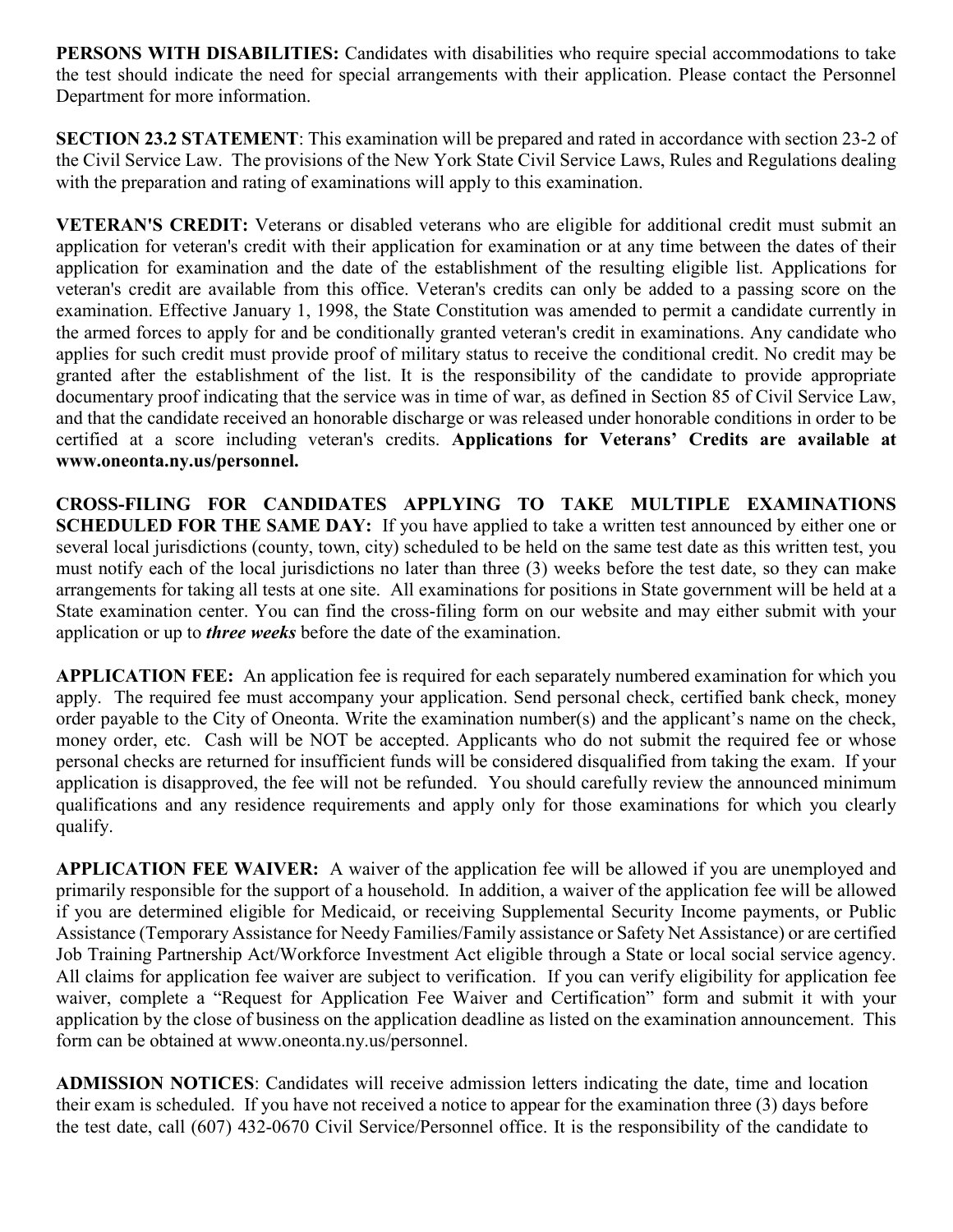notify the Civil Service/Personnel Office of any change in name or address. No attempt will be made to locate candidates who have moved.

## **ADDITIONAL CREDIT FOR CHILDREN OF FIREFIGHTERS AND POLICE OFFICERS KILLED**

**IN THE LINE OF DUTY:** In conformance with section 85-a of the Civil Service Law, children of firefighters and police officers killed in the line of duty shall be entitled to receive an additional ten points in a competitive examination for original appointment in the same municipality in which his or her parent has served. If you are qualified to participate in this examination and are a child of a firefighter or police officer killed in the line of duty in this municipality, please inform this office of this matter when you submit your application for examination. A candidate claiming such credit has a minimum of two months from the application deadline to provide the necessary documentation to verify additional credit eligibility. However, no credit may be added after the eligible list has been established.

## **GENERAL INSTRUCTIONS AND INFORMATION**:

1. Falsification of any part of the "Application for Employment" will result in disqualification.

2. Applicants must answer every question on the application form and make sure that the application is complete in all respects. Incomplete applications will be disapproved.

3. Candidates who wish to take more than one examination must complete the "Application for Employment" for each examination. If you are cross-filing for another examination to be held on the same date, please indicate this on the application and specify the examination title and number, and the jurisdiction offering the other examination.

4. Appointments from an eligible list must be made from the top three candidates willing to accept appointment. The duration of an eligible list may be fixed for a minimum period of one (1) year and a maximum period of four (4) years.

5. It is the responsibility of the candidate to notify the City of Oneonta Personnel/Civil Service Department of any change in address. No attempt will be made to locate candidates who have moved.

## **CITY OF ONEONTA ALTERNATE TEST DATE POLICY**

Candidates may be rescheduled for an alternate test date when they are unable to take a scheduled examination for one of the following reasons:

- 1. A death in the immediate family or the household in which the candidate resides within the week immediately preceding the announced written test date. Immediate family shall include the spouse, domestic partner, children, siblings, parents and grandparents of the candidate or of his or her spouse.
- 2. Religious beliefs that preclude a candidate from taking an examination on the announced date.
- 3. Military duty.
- 4. A conflict with a previously scheduled commitment to participate as a member of a ceremonial party, such as a wedding, baptism, bar mitzvah or graduation, or as a member of the immediate family or household of the individual for whom the ceremony is being held.
- 5. A conflict with a professional or educational examination, including Federal or New York State Civil Service or educational examinations. Examples of professional examinations include the Certified Public